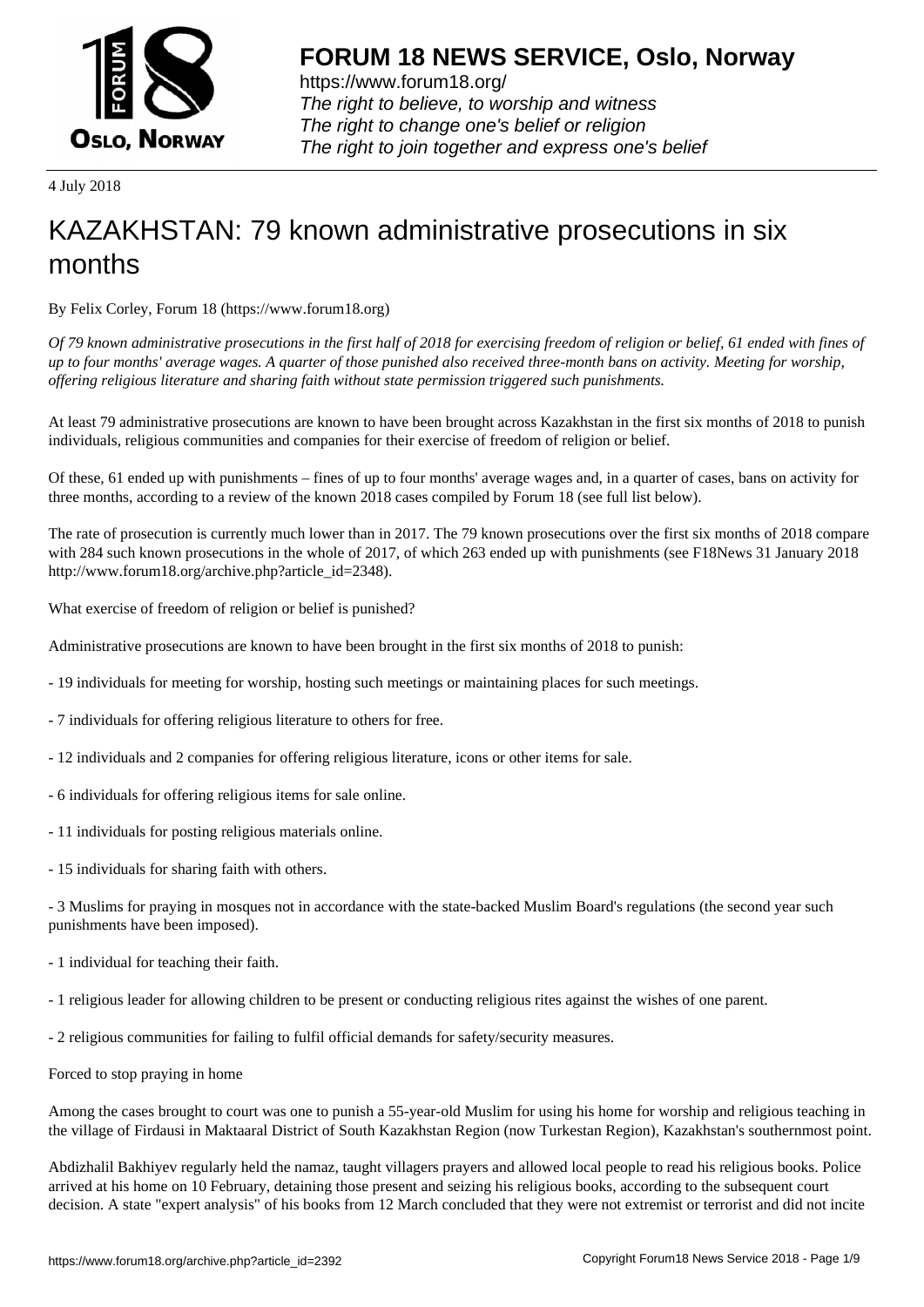On 10 April, Judge Gulzhazira Kaldybekova of Maktaaral District Court No. 2 found Bakhiyev guilty of hosting prayers and holding lectures on religion without permission and fined him 35 Monthly Financial Indicators (MFIs), about three weeks' average wages for those in formal work. She also banned his activity for three months and ordered 20 Arabic books and a DVD with religious content seized from him to be confiscated and held in the case file (see below).

Bakhiyev told the court he did not know that hosting worship and holding religious talks required state permission. He said he had already begun to apply for state registration for a community. The court decision notes several times that Bakhiyev did not have formal religious education.

The Kazakh authorities allow only one Muslim organisation to gain state registration in the whole country, the state-backed Muslim Board. The state allows mosques to exist only if they are part of the Board. The Board itself requires all mosques and individuals to adhere to the Hanafi Sunni school of Islam (see Forum 18's Kazakhstan religious freedom survey http://www.forum18.org/archive.php?article\_id=2409).

On 3 May, bailiffs from the local Justice Department began action to recover the money for the fine from Bakhiyev, according to their records. Bakhiyev had told the court that he was the only breadwinner for his entire family.

## Punishments

Of the 79 cases, 73 were heard in court. The remaining 6 were summary police fines, handed down to church members after police raided the Sunday morning meeting for worship of a Council of Churches Baptist congregation in Oral (Uralsk) on 21 January. The church chooses to meet without seeking state permission. After numerous complaints from Baptists, Oral Police cancelled all six fines on 17 May.

All 61 of those punished were fined between 35 and 200 Monthly Financial Indicators (MFIs), 84,175 Tenge to 481,000 Tenge. This represents between three weeks' and four months' average wages for those in formal work (though a much greater burden for unemployed individuals and pensioners).

In addition, 19 of the court decisions ordered three-month bans on various activity, such as distributing religious literature or meeting for worship. A 20th court decision banned a church from meeting for one month, though this and the fine were overturned on appeal.

Courts generally ordered the return to individuals of seized religious literature, phones and computers, but in one case a court (Bakhiyev, see above) ordered 20 books and a DVD containing religious texts to be seized. Unlike in 2017, no seized religious literature is known to have been ordered destroyed in the first six months of 2018.

Unlike in 2017, no individuals were ordered deported to punish them for exercising freedom of religion or belief in the first six months of 2018.

78-year-old among those fined

Of the 75 administrative cases known to have been brought against individuals in the first six months of 2018, 56 were against men and 19 against women.

In addition to the 18 known individuals (both commercial sellers and private individuals) brought to court for offering religious literature and items for sale, 32 of those brought to court were Muslims, 10 were Jehovah's Witnesses, 14 were Baptists (12 of them Council of Churches Baptists) and 1 was a Pentecostal.

The oldest individual known to have been punished was Jehovah's Witness Taisiya Yezhova. She was 78 and a half years old when a court in Kostanai Region fined her in February for hosting religious meetings in her home (see below).

Yezhova is not the oldest known victim of such punishments for exercising the right to freedom of religion or belief. In May 2016, at the age of 89 and a half, former Soviet-era Baptist prisoner of conscience Yegor Prokopenko was again fined for leading a meeting for worship in Zyryanovsk in East Kazakhstan Region. A police officer fined him 100 MFIs (see F18News 14 June 2016 http://www.forum18.org/archive.php?article\_id=2188). Pensioners in their late seventies are also frequently fined (see F18News 31 August 2016 http://www.forum18.org/archive.php?article\_id=2212).

## Criminal convictions also

In addition to these punishments for exercising freedom of religion or belief imposed under the Administrative Code, individuals are also punished under the Criminal Code for exercising freedom of religion or belief. On 6 April a Karaganda court jailed three Sunni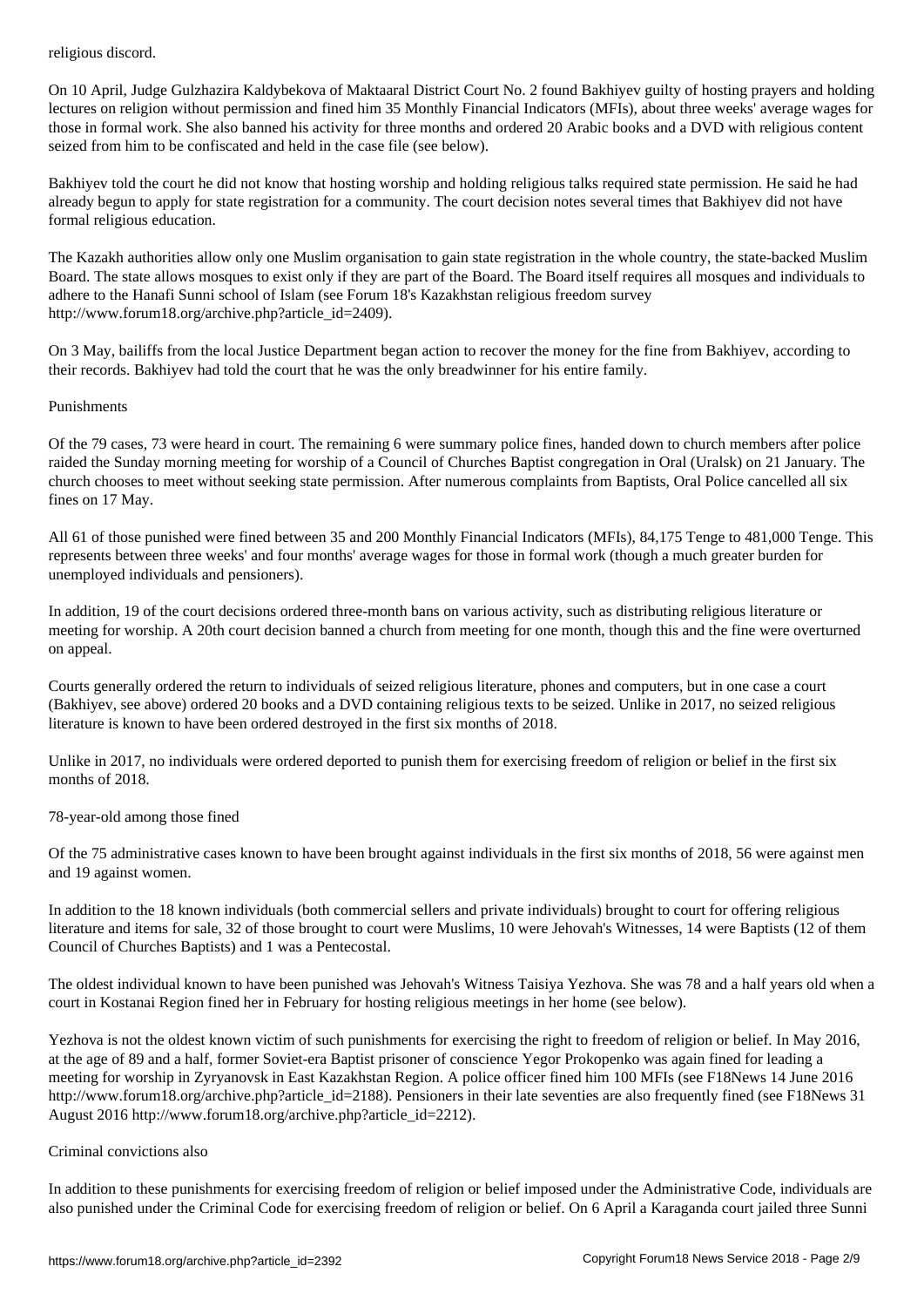discuss their faith together. They were accused of membership of the banned Muslim missionary movement Tabligh Jamaat (see F18News 22 May 2018 http://www.forum18.org/archive.php?article\_id=2379).

Naurzgaliyev, as well as three other Muslims – Eldar Kenzhetayev, Akilbek Kasen and Zhasulan Karabayev - investigated as part of the same criminal case but against whom the criminal charges were dropped in early 2018, were among those punished under the Administrative Code (see below).

This compares with the 24 individuals known to have been given criminal convictions in 2017 to punish the exercise of freedom of religion or belief. Of these, 21 were Sunni Muslims, 2 Jehovah's Witnesses and 1 Baptist. Of the 24 (all of them men), 21 received prison terms and 3 received restricted freedom sentences, where they live at home under restrictions (see F18News 5 March 2018 http://www.forum18.org/archive.php?article\_id=2359).

## Legal amendments deferred

Proposals to amend Administrative Code Article 490 ("Violation of the Religion Law") were contained in a draft Amending Law, which proposed many wide-ranging changes to other laws also, including the 2011 Religion Law. The lower house of parliament, the Majilis, approved the Amending Law on 23 May and it was then sent to the upper house, the Senate (see F18News 5 June 2018 http://www.forum18.org/archive.php?article\_id=2384).

A Working Group of the Senate's Social and Cultural Development and Science Committee held hearings on the draft Amending Law on 8 and 13 June. However, further consideration was halted and proposed further hearings were cancelled.

"The [Senate] leadership decided to postpone consideration," an official from the Senate Committee told Forum 18 on 22 June. The official gave no reason for the decision. "The draft will be considered again after the holidays." The Senate resumes its work after the summer break at the beginning of September.

"A very large packet of laws were considered," Senator Bakytzhan Zhumagulov, a member of the Social and Cultural Development and Science Committee, told Svetlana Glushkova of CurrentTime.tv on 29 June. "I think this is the only reason it was postponed."

The Chair of the Social and Cultural Development and Science Committee, Byrganym Aitimova, told CurrentTime.tv that "we felt the need and know that it would be better to discuss this [draft Amending Law] with civil society and religious organisations, and we deputies and members of the Senate have questions that should be discussed".

Full list of known administrative prosecutions in first half of 2018

The list below of known administrative prosecutions in the first half of 2018 is based on court decisions and other information reaching Forum 18. It includes the date of initial decision by lower court/police, name of defendant, affiliation, court/police issuing decision, Administrative Code Article, reason for prosecution, outcome:

- Punishing unapproved meetings, rituals

Article 489, Part 9 punishes "Leadership of an unregistered, halted, or banned religious community or social organisation" with a fine of 100 MFIs.

Article 489, Part 10 punishes "Participation in an unregistered, halted, or banned religious community or social organisation" with a fine of 50 MFIs.

Article 490, Part 1, Point 1 punishes "violation of procedures established in law for conducting rites, ceremonies and meetings". Punishment for individuals is a fine of 50 MFIs, and for organisations a fine of 200 MFIs and a three-month ban on activity.

Article 490, Part 8 punishes repeat violations of the Religion Law within one year, with fines on individuals of 200 MFIs.

1) 21 January 2018, Sergei Krasnov, Council of Churches Baptist, Oral police, Article 489, Part 9, worship meetings in unregistered venue, 100 MFI fine (Oral police annulled fine on 17 May)

2) 21 January 2018, Kenzhetai Baytinov, Council of Churches Baptist, Oral police, Article 489, Part 10, worship meetings in unregistered venue, 50 MFI fine (Oral police annulled fine on 17 May)

3) 21 January 2018, Serkali Kumargaliyev, Council of Churches Baptist, Oral police, Article 489, Part 10, worship meetings in unregistered venue, 50 MFI fine (Oral police annulled fine on 17 May)

4) 21 January 2018, Dmitry Isayev, Council of Churches Baptist, Oral police, Article 489, Part 10, worship meetings in unregistered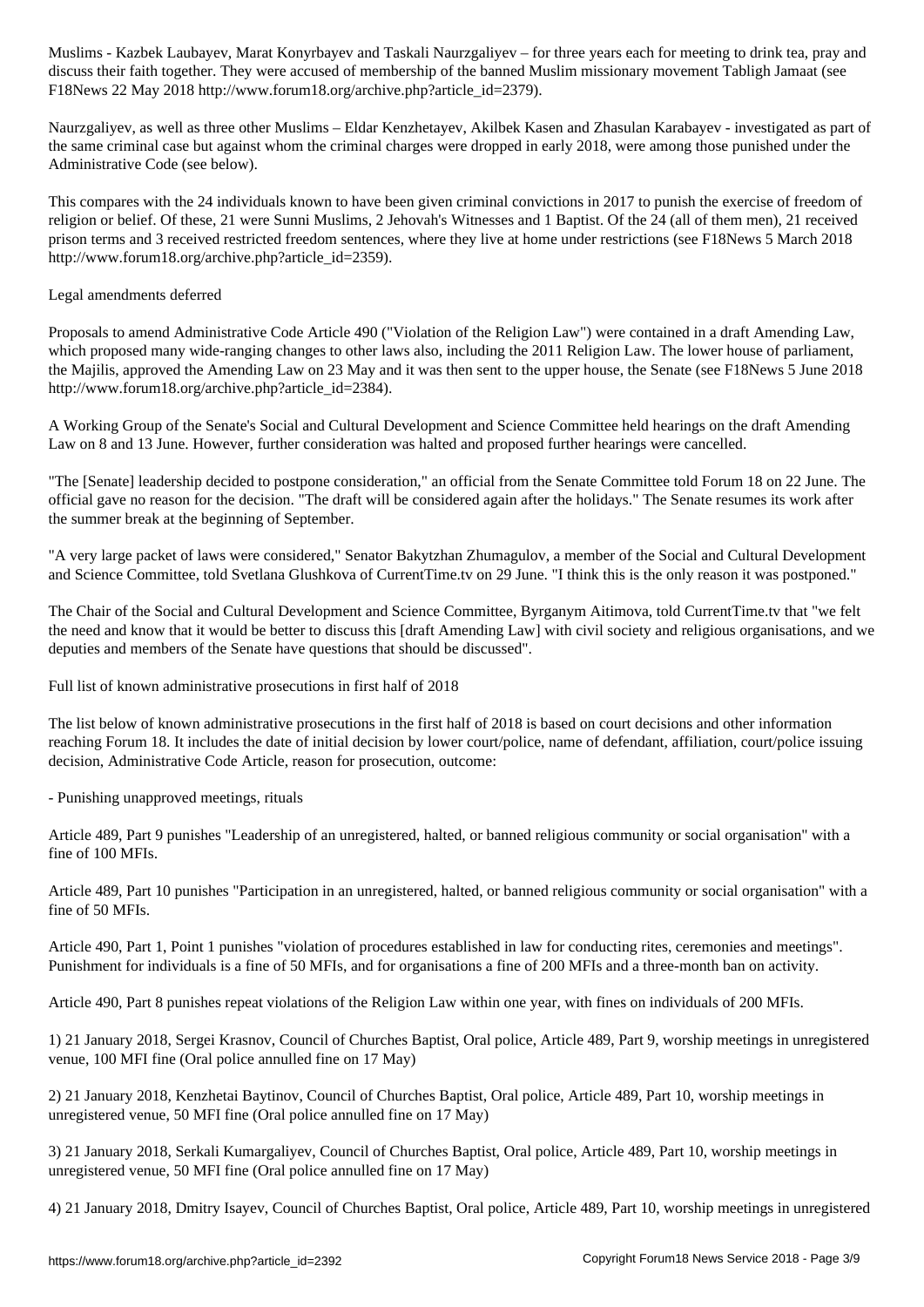5) 21 January 2018, Ivan Isayev, Council of Churches Baptist, Oral police, Article 489, Part 10, worship meetings in unregistered venue, 50 MFI fine (Oral police annulled fine on 17 May)

6) 21 January 2018, I Novikov, Council of Churches Baptist, Oral police, Article 489, Part 10, worship meetings in unregistered venue, 50 MFI fine (Oral police annulled fine on 17 May)

7) 13 February 2018, Taisiya Yezhova, JW, Sarykol District Court, Article 490, Part 1, Point 1, worship meetings in unregistered venue, 35 MFI fine

8) 5 March 2018, Pavel Leonov, Council of Churches Baptist, Almaty Specialised Administrative Court, Article 490, Part 1, Point 1, worship meetings in unregistered venue, 50 MFI fine and 3-month ban

9) 27 March 2018, Nuriddin Basharov, Muslim, Almaty Specialised Administrative Court, Article 490, Part 1, Point 1, prayers in unregistered venue, 50 MFI fine

10) 3 April 2018, Tursinali Kambarov, Muslim, Aktau Specialised Administrative Court, Article 490, Part 1, Point 1, praying in unapproved location, 50 MFI fine and 3-month ban

11) 10 April 2018, Abdizhalil Bakhiyev, Muslim, Maktaaral District Court No. 2, Article 490, Part 1, Point 1, prayers in unregistered mosque, 35 MFI fine and 3-month ban and confiscation of 20 Arabic books and 1 DVD

12) 17 April 2018, Bagdat Dauletyar, Muslim, Aktau Specialised Administrative Court, Article 490, Part 1, Point 1, praying in unapproved location, 50 MFI fine

13) 26 April 2018, Sarsengali Yakhshibayev, Muslim, Zhilioi District Court, Article 490, Part 1, Point 1, prayers in unregistered venue, 35 MFI fine

14) 10 May 2018, Zhanar Darmenova, Muslim, Aktobe Specialised Administrative Court, Article 490, Part 1, praying in unapproved location, dismissed because not filed within 2 months

15) 10 May 2018, Sharbanu Kairzhanova, Muslim, Aktobe Specialised Administrative Court, Article 490, Part 1, praying in unapproved location, dismissed because not filed within 2 months

16) 18 May 2018, Rauan Galimov, Muslim, Zhaksy District Court, Article 490, Part 1, Point 1, prayers in unregistered venue, 35 MFI fine

17) 18 May 2018, Suyeu Kystaubayev, Muslim, Zhilioi District Court, Article 490, Part 1, Point 1, prayers in unregistered venue, 35 MFI fine

18) 7 June 2018, Rakhmatulla Sadikov, Muslim, Zhilioi District Court, Article 490, Part 1, Point 1, prayers in unapproved location, 50 MFI fine

19) 12 June 2018, Umarbek Butayev, Muslim, Zhilioi District Court, Article 490, Part 1, Point 1, prayers in unregistered venue, 50 MFI fine

- Punishing offering free religious literature

Article 490, Part 1, Point 3 punishes: "Violating the requirements of the Religion Law for .. import, manufacturing, production, publication and/or distribution of religious literature and other religious materials, and items for religious use". The punishment for individuals is a fine of 50 MFIs.

Article 490, Part 3 punishes: "Carrying out missionary activity without state registration (or re-registration), as well as the use by missionaries of religious literature, information materials with religious content or religious items without a positive assessment from a religious studies expert analysis, and spreading the teachings of a religious group which is not registered in Kazakhstan". The punishment is a fine of 100 MFIs, with deportation if the individual is a foreign citizen.

1) 23 January 2018, Nikolai Popov, Council of Churches Baptist, Balkhash Specialised Administrative Court, Article 490, Part 3, offering religious literature, 100 MFI fine

2) 20 February 2018, Shukhrat Khakimov, Muslim, Munaili District Court, Article 490, Part 1, Point 3, offering religious literature, 35 MFI fine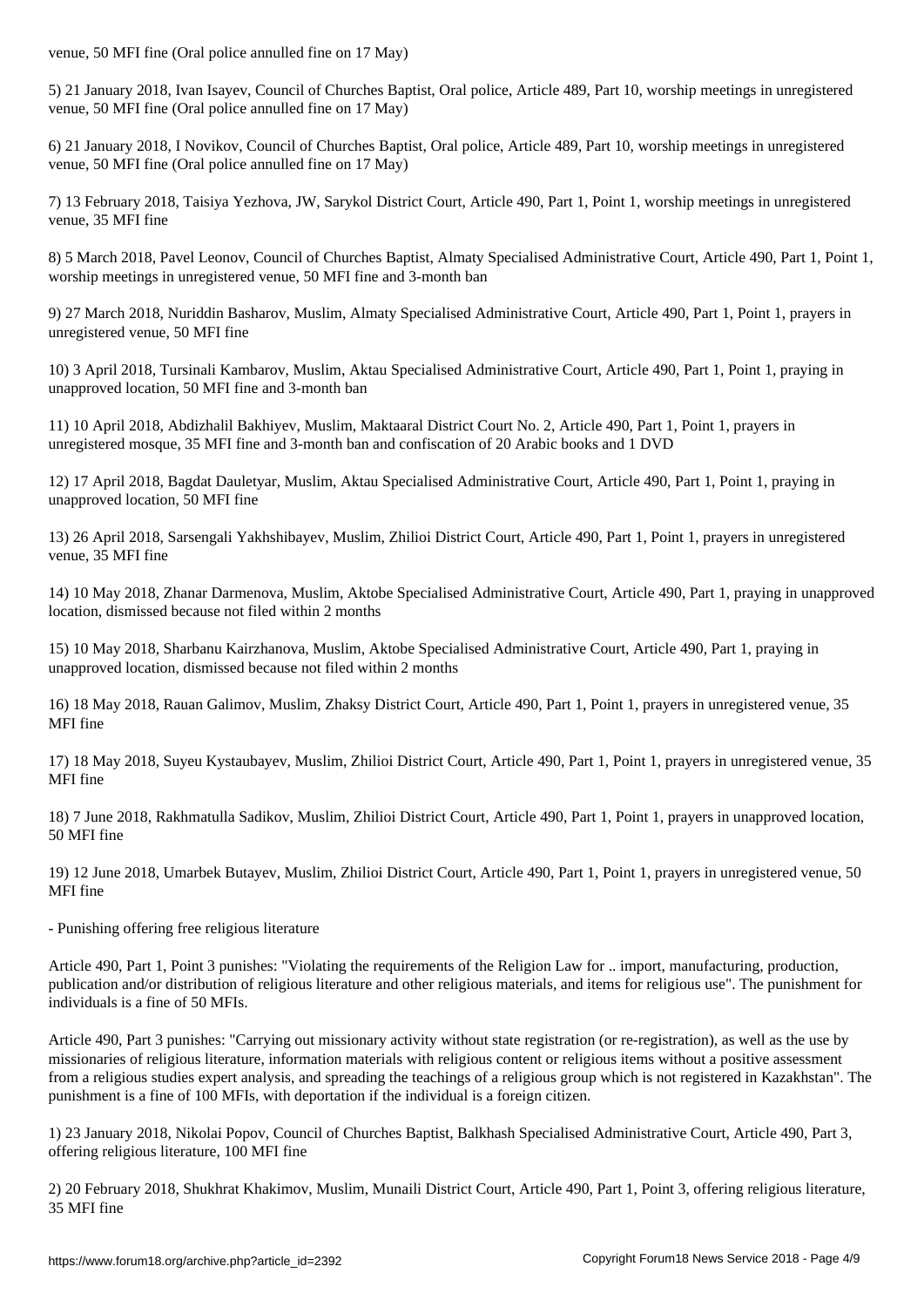3) 22 February 2018, Aleksandr Turusov, Council of Churches Baptist, Zyryanovsk District Court No. 2, Article 490, Part 1, Point 3, offering religious literature, 50 MFI fine (and 3-month ban added on appeal)

4) 20 March 2018, Erlan Kurbanov, ?Muslim, Burabai District Court, Article 490, Part 1, Point 3, offering religious literature, 35 MFI fine

5) 5 April 2018, Vyacheslav Poptsov, Baptist, Aktobe Specialised Administrative Court, Article 490, Part 1, Point 3, offering religious literature in his registered church, acquitted

6) 21 May 2018, Pavel Chernov, Council of Churches Baptist, Zhaksy District Court, Article 490, Part 1, Point 3, offering religious literature, 50 MFI fine

7) 15 June 2018, Aleksandr Bekarev, Council of Churches Baptist, Sarkan District Court, Article 490, Part 1, Point 3, offering religious literature, 50 MFI fine and 3-month ban

- Punishing offering religious literature, items for sale

Article 490, Part 1, Point 3 punishes: "Violating the requirements of the Religion Law for .. import, manufacturing, production, publication and/or distribution of religious literature and other religious materials, and items for religious use". The punishment for individuals is a fine of 50 MFIs.

1) 17 January 2018, Kuat Makhmetov, commercial seller, Astana Specialised Administrative Court, Article 490, Part 1, Point 3, offering religious literature for sale, 140 MFI fine and 3-month ban

2) 1 February 2018, Ulzhan Tsoi, commercial seller, Almaty Specialised Administrative Court, Article 490, Part 1, Point 3 (after criminal investigation closed), offering religious literature and items for sale, 35 MFI fine and 3-month ban

3) 29 March 2018, Academician Sharmanov Book Shop, company, Satpayev Town Court, Article 490, Part 1, Point 3, offering religious literature for sale, 200 MFI fine and 3-month ban

4) 5 April 2018, Zulfiya Kudaibergenova, commercial seller, Astana Specialised Administrative Court, Article 490, Part 1, Point 3, offering religious literature and items for sale, 35 MFI fine and 3-month ban

5) 14 May 2018, Sergei Tsarev, commercial seller, Astana Specialised Administrative Court, Article 490, Part 1, Point 3, offering one Koran for sale, 50 MFI fine and 3-month ban

6) 14 May 2018, Rakhima Usipbayeva, commercial seller, Astana Specialised Administrative Court, Article 490, Part 1, Point 3, offering one Koran for sale, 35 MFI fine and 3-month ban

7) 1 June 2018, Retail Trade, company, Semei Specialised Administrative Court, Article 490, Part 1, Point 3, offering 18 icons for sale, 200 MFI fine and 3-month ban

8) 4 June 2018, Saltanat Keulimzhayeva, commercial seller, Almaty Specialised Administrative Court, Article 490, Part 1, Point 3, offering religious literature for sale, 35 MFI fine

9) 6 June 2018, Kuralai Terlikbayeva, commercial seller, Astana Specialised Administrative Court, Article 490, Part 1, Point 3, offering one Koran for sale, 200 MFI fine and 3-month fine on selling religious literature

10) 11 June 2018, Zhasulan Bazarbayev, commercial seller, Atyrau Specialised Administrative Court, Article 490, Part 1, Point 3, offering religious literature for sale, 35 MFI fine and 3-month ban

11) 12 June 2018, Dauren Shyntemirov, commercial seller, Atyrau Specialised Administrative Court, Article 490, Part 1, Point 3, offering religious literature for sale, 35 MFI fine

12) 20 June 2018, Sergei Shutov, commercial seller, Semei Specialised Administrative Court, Article 490, Part 1, Point 3, offering crosses and pendants for sale, 35 MFI fine

13) 21 June 2018, Gulsara Erzhigitova, commercial seller, Semei Specialised Administrative Court, Article 490, Part 1, Point 3, offering 4 icons for sale, 35 MFI fine

14) 22 June 2018, Aliya Abdykarimova, commercial seller, Almaty Specialised Administrative Court, Article 490, Part 1, Point 3, offering an icon for sale, 35 MFI fine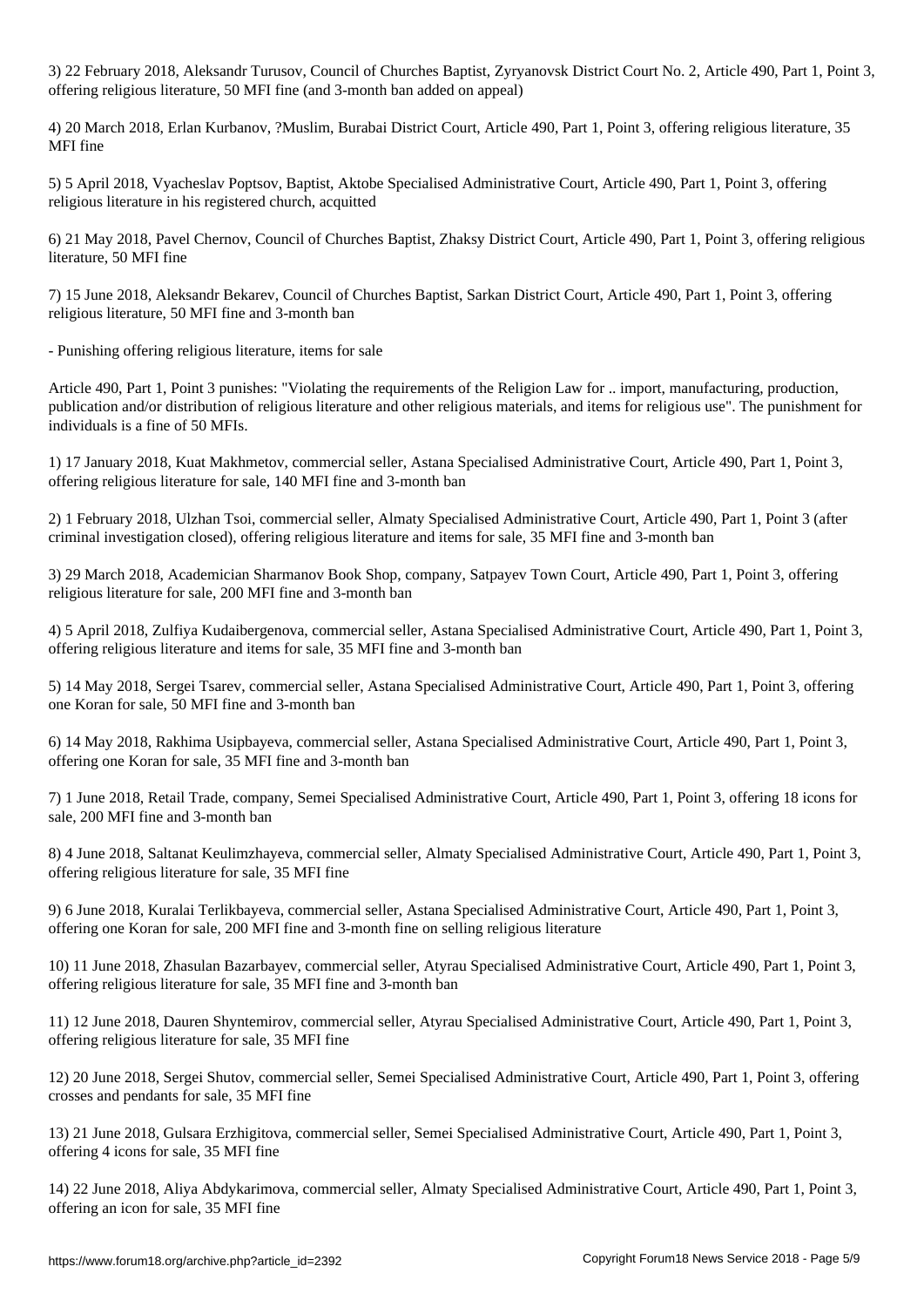- Punishing offering religious literature, items for sale online

Article 490, Part 1, Point 3 punishes: "Violating the requirements of the Religion Law for .. import, manufacturing, production, publication and/or distribution of religious literature and other religious materials, and items for religious use". The punishment for individuals is a fine of 50 MFIs.

1) 27 March 2018, Natalya Pivovarova, seller, Pavlodar Specialised Administrative Court, Article 490, Part 1, Point 3, offering 3 Bibles for sale online, 50 MFI fine

2) 24 April 2018, Anastasiya Krivoruchenko, commercial seller, Oskemen Specialised Administrative Court, Article 490, Part 1, Point 3, offering one icon for sale online, 35 MFI fine and 3-month ban

3) 24 April 2018, Natalya Orekhova, seller, Oskemen Specialised Administrative Court, Article 490, Part 1, Point 3, offering one children's Bible for sale online, 35 MFI fine

4) 5 June 2018, Ayzhan Ayazbayeva, commercial seller, Atyrau Specialised Administrative Court, Article 490, Part 1, Point 3, offering dolls dressed in hijabs online, 35 MFI fine

5) 13 June 2018, Pavel Larionov, seller, Semei Specialised Administrative Court, Article 490, Part 1, Point 3, offering 3 icons for sale online, 35 MFI fine

6) 20 June 2018, Akmaral Sydykova, seller, Semei Specialised Administrative Court, Article 490, Part 1, Point 3, offering 1 Koran for sale online, 35 MFI fine

- Punishing posting religious materials online

Article 490, Part 1, Point 3 punishes: "Violating the requirements of the Religion Law for .. import, manufacturing, production, publication and/or distribution of religious literature and other religious materials, and items for religious use". The punishment for individuals is a fine of 50 MFIs.

Article 490, Part 3 punishes: "Carrying out missionary activity without state registration (or re-registration), as well as the use by missionaries of religious literature, information materials with religious content or religious items without a positive assessment from a religious studies expert analysis, and spreading the teachings of a religious group which is not registered in Kazakhstan". The punishment is a fine of 100 MFIs, with deportation if the individual is a foreign citizen.

1) 16 January 2018, Ersai Saylaubayev, Muslim, Karaganda Specialised Administrative Court, Article 490, Part 3, posting religious materials online, 70 MFI fine

2) 21 February 2018, Ruslan Avezbayev, Muslim, Zyryanov District Court, Article 490, Part 1, Point 3 (initial Criminal Code Article 174, Part 2 investigation), posting religious materials online, 35 MFI fine

3) 1 March 2018, Lors Kusiyev, Muslim, Bulandy District Court, Article 490, Part 1, Point 3 (initial Criminal Code investigation), posting religious materials online, 50 MFI fine

4) 11 April 2018, Kazbek Bekeyev, Muslim, Petropavl Specialised Administrative Court, Article 490, Part 1, Point 3, posting religious materials online, 35 MFI fine and 3-month ban on distributing religious literature

5) 15 May 2018, Chingiz Kapsalyamov, Muslim, Karaganda Specialised Administrative Court, Article 490, Part 3, posting religious materials online, 70 MFI fine

6) 22 May 2018, Tolegen Adamov, Muslim, Ekibastuz Specialised Administrative Court, Article 490, Part 1, Point 3, posting religious materials online, 35 MFI fine

7) 23 May 2018, Bakuzhan Kozhakhmetuli, Muslim, Atyrau Specialised Administrative Court, Article 490, Part 1, Point 3, posting religious materials online, 35 MFI fine, and 3-month ban and seizure of disc

8) 5 June 2018, Zhandos Kaliyev, Muslim, Karaganda Specialised Administrative Court, Article 490, Part 3, posting religious materials online, case closed (sent for possible consideration under Criminal Code)

9) 14 June 2018, Erken Akanov, Muslim, Petropavl Specialised Administrative Court, Article 490, Part 1, Point 3 (initial Criminal Code Article 174, Part 1 investigation), posting religious materials online, 50 MFI fine, and 3-month ban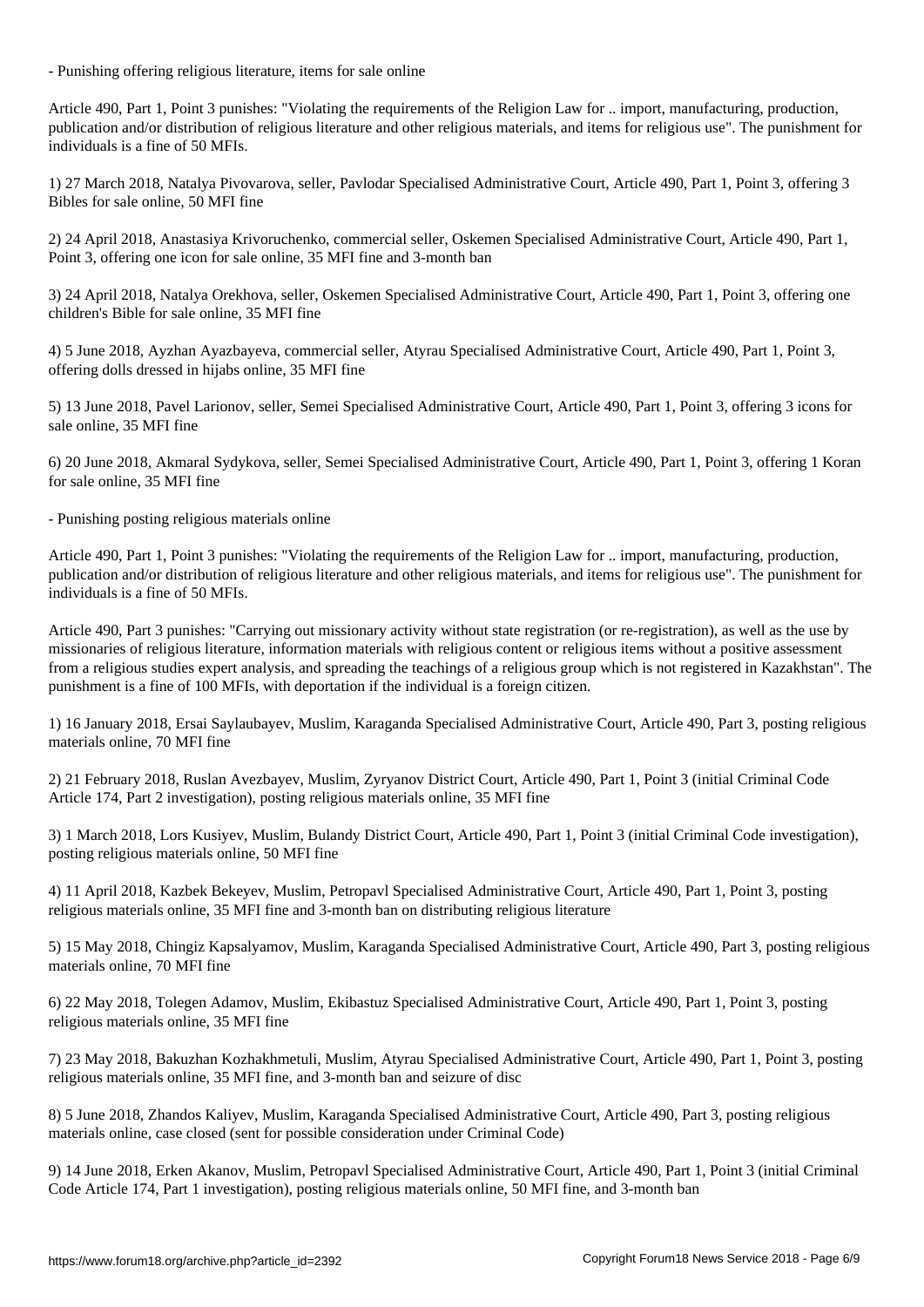Criminal Code Article 174, Part 1 investigation), posting religious materials online, 50 MFI fine, and 3-month ban

11) 28 June 2018, Anar Faradzhov, Muslim, Zhezkazgan City Court, Article 490, Part 1, Point 3, posting religious materials online, 35 MFI fine

- Punishing sharing faith

Article 490, Part 3 punishes: "Carrying out missionary activity without state registration (or re-registration), as well as the use by missionaries of religious literature, information materials with religious content or religious items without a positive assessment from a religious studies expert analysis, and spreading the teachings of a religious group which is not registered in Kazakhstan". The punishment is a fine of 100 MFIs, with deportation if the individual is a foreign citizen.

1) 17 January 2018, Viktor Shtrek, JW, Aiyrtau District Court, Article 490, Part 3, sharing faith, 100 MFI fine

2) 7 February 2018, Maksim Ivakhnik, JW, Sarykol District Court, Article 490, Part 3, sharing faith, 70 MFI fine

3) 8 February 2018, Estai Asainov, JW, Sarykol District Court, Article 490, Part 3, sharing faith, 70 MFI fine

4) 8 February 2018, Timur Koshkunbayev, JW, Sarykol District Court, Article 490, Part 3, sharing faith, 70 MFI fine

5) 27 February 2018, Yerpolat Duisengaliyev, Council of Churches Baptist, Karasai Specialised Administrative Court, Article 490, Part 3, shared faith at home meeting, 70 MFI fine (acquitted on appeal)

6) 28 February 2018, Eldar Kenzhetayev, Muslim, Karaganda Specialised Administrative Court, Article 490, Part 3, sharing faith, 70 MFI fine (investigated in Karaganda Tabligh Jamaat criminal case - see F18News 22 May 2018 http://www.forum18.org/archive.php?article\_id=2379)

7) 12 March 2018, Maksat Ergeshov, JW, Kentau District Court, Article 490, Part 3, sharing faith, acquitted

8) 13 March 2018, Dilobarkhon Sultanova, New Life Pentecostal, Shymkent Specialised Administrative Court, Article 490, Part 3, helping download online Bible, acquitted (see F18News 15 March 2018 http://www.forum18.org/archive.php?article\_id=2360)

9) 29 March 2018, Akilbek Kasen, Muslim, Karaganda Specialised Administrative Court, Article 490, Part 3, sharing faith, 70 MFI fine (investigated in Karaganda Tabligh Jamaat criminal case)

10) 29 March 2018, Valeriya Gerdt, JW, Karaganda Specialised Administrative Court, Article 490, Part 3, sharing faith, acquitted

11) 2 April 2018, Taskali Naurzgaliyev, Muslim, Karaganda Specialised Administrative Court, Article 490, Part 3, sharing faith, 100 MFI fine (jailed in Karaganda Tabligh Jamaat criminal case)

12) 16 April 2018, Beket Saryev, JW, Maktaaral District Court, Article 490, Part 3, sharing faith, acquitted

13) 24 April 2018, Zhasulan Karabayev, Muslim, Abai District Court, Article 490, Part 3, sharing faith, 100 MFI fine (reduced to 70 MFI fine on appeal) (investigated in Karaganda Tabligh Jamaat criminal case)

14) 6 June 2018, Fariza Dairabina, JW, Zhezkazgan City Court, Article 490, Part 3, sharing faith, acquitted

15) 6 June 2018, Arailym Turebekova, JW, Zhezkazgan City Court, Article 490, Part 3, sharing faith, acquitted

- Punishing violating mosques' internal rules

Article 490, Part 2 punishes: "Impeding lawful religious activity as well as violation of the civil rights of physical persons on grounds of their religious views or insulting their feelings or profanation of items, buildings and places revered by followers of any religion, unless there are signs of criminally punishable actions". The punishment for individuals is 50 Monthly Financial Indicators (MFIs), and for legal entities 200 MFIs.

1) 10 January 2018, Yerbolat Gazimov, Muslim, Zhilioi District Court, Article 490, Part 2, Amen in mosque, 50 MFI fine

2) 14 February 2018, Asauturlan Talpakov, Muslim, Zhilioi District Court, Article 490, Part 2, Amen in mosque, 35 MFI fine

3) 12 April 2018, Nurlan Turebekov, Muslim, Zhilioi District Court, Article 490, Part 2, Amen in mosque, 50 MFI fine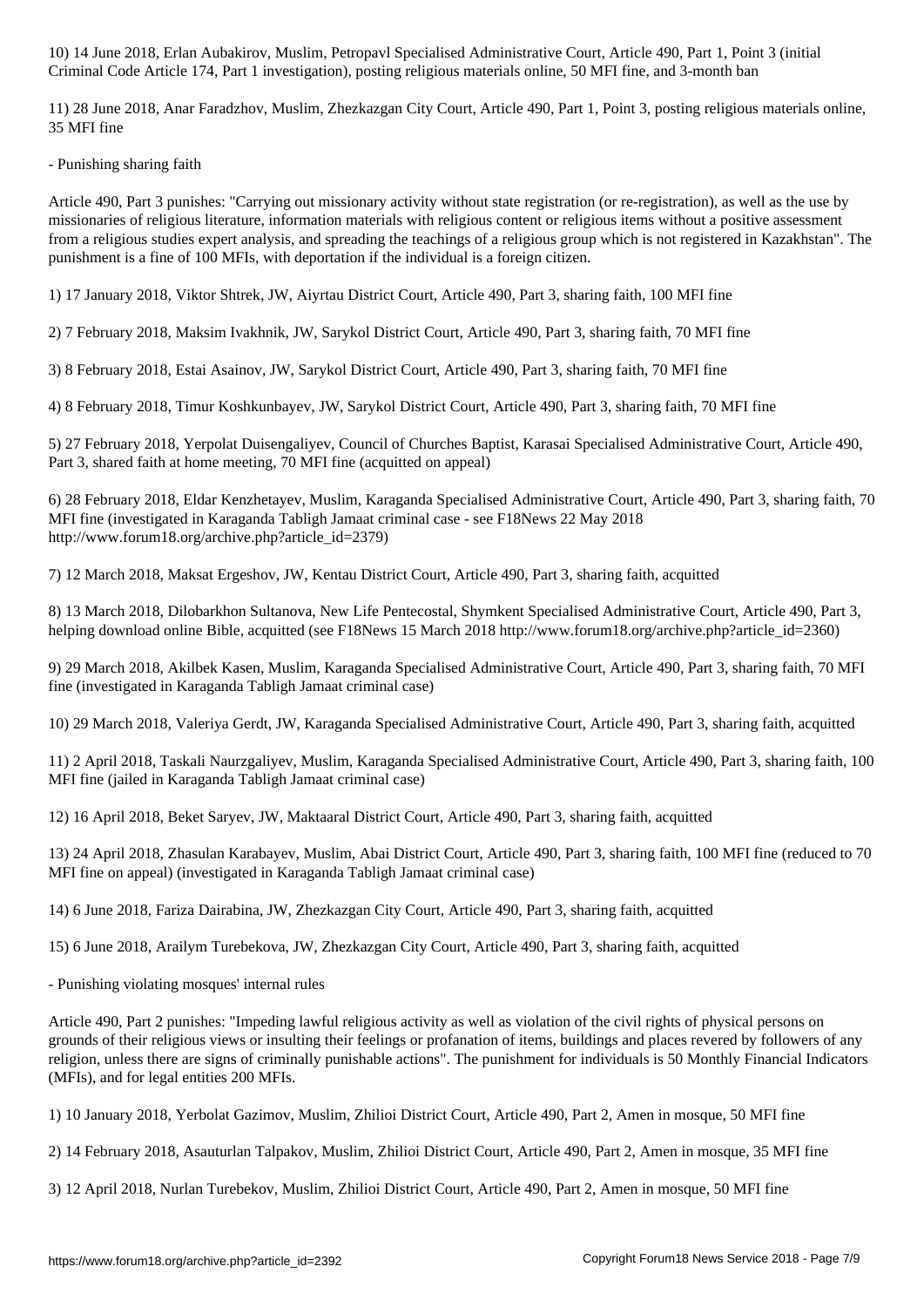Article 490, Part 3 punishes: "Carrying out missionary activity without state registration (or re-registration), as well as the use by missionaries of religious literature, information materials with religious content or religious items without a positive assessment from a religious studies expert analysis, and spreading the teachings of a religious group which is not registered in Kazakhstan". The punishment is a fine of 100 MFIs, with deportation if the individual is a foreign citizen.

1) 20 February 2018, Dastan Abdrakhmanov, Muslim, Karkarali District Court, teaching religion to school-age children, Article 490, Part 1, Point 1, 35 MFI fine (see F18News 11 April 2018 http://www.forum18.org/archive.php?article\_id=2368)

- Punishing involvement of children

Article 490, Part 7 punishes leaders of registered religious organisations who fail to abide by the 2011 Religion Law's requirement "to take measures not to allow the involvement and/or participation of under age children in the activity of the religious association when one of the parents or their other legal representatives objects". Punishment is a fine of 50 MFIs and deportation from the country.

1) 7 February 2018, Vyacheslav Poptsov, Baptist, Aktobe Specialised Administrative Court, Article 490, Part 7, children present at church event, 50 MFI fine

- Punishing inadequate security measures

Article 462, Part 3 punishes "Non-fulfilment or inadequate fulfilment of legal orders" with a fine for organisations of 100 MFIs and a possible ban on all or some activity.

1) 22 February 2018, New Life Church, Pentecostal, Shymkent Specialised Administrative Court, Article 462, Part 3, having three not five fire detectors in a storage building, 100 MFI fine and 1-month ban (punishment cancelled on appeal and verbal warning issued) (see F18News 15 March 2018 http://www.forum18.org/archive.php?article\_id=2360)

2) 15 March 2018, Harvest Church, Pentecostal, Kostanai Specialised Administrative Court, Article 462, Part 3, technical fault on state-required video surveillance system did not store recordings for required 30-day minimum, 70 MFI fine

(END)

Reports on freedom of thought, conscience and belief in Kazakhstan can be found at http://www.forum18.org/Archive.php?query=&religion=all&country=29.

For more background, see Forum 18's Kazakhstan religious freedom survey at http://www.forum18.org/Archive.php?article\_id=2409.

For a personal commentary from 2005 on how attacking religious freedom damages national security in Kazakhstan, see F18News http://www.forum18.org/Archive.php?article\_id=564.

A compilation of Organisation for Security and Co-operation in Europe (OSCE) freedom of religion or belief commitments can be found at http://www.forum18.org/Archive.php?article\_id=1351.

Follow us on Twitter @Forum\_18 (http://twitter.com/forum\_18)

Follow us on Facebook @Forum18NewsService (http://www.facebook.com/Forum18NewsService)

All Forum 18 text may be referred to, quoted from, or republished in full, if Forum 18 is credited as the source.

All photographs that are not Forum 18's copyright are attributed to the copyright owner. If you reuse any photographs from Forum 18's website, you must seek permission for any reuse from the copyright owner or abide by the copyright terms the copyright owner has chosen.

© Forum 18 News Service. All rights reserved. ISSN 1504-2855.

If you need to contact F18News, please email us at: f18news @ editor.forum18.org

Forum 18